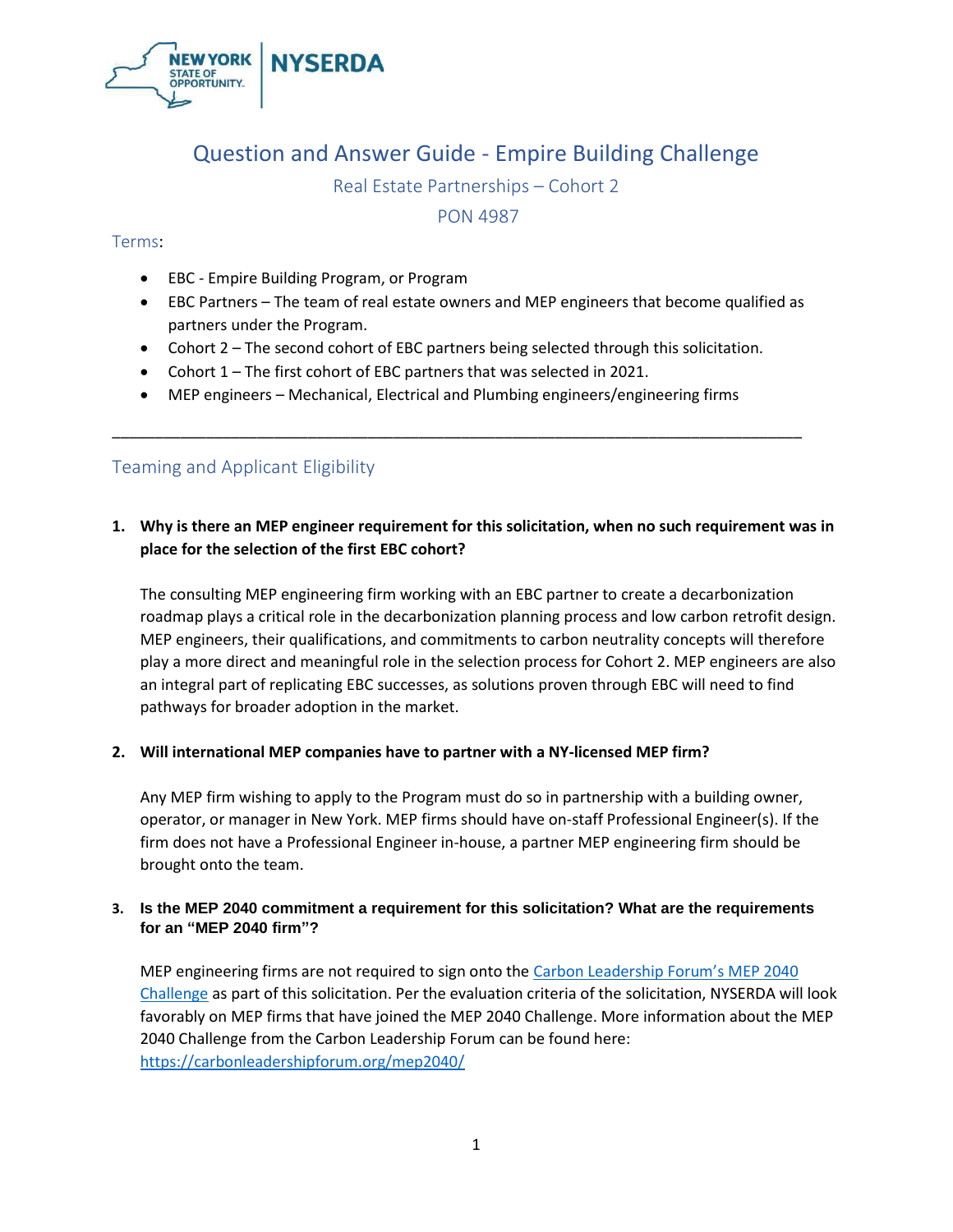

### **4. Can you provide a formal definition of an MEP firm?**

An MEP firm should have a Professional Engineer on staff, and be capable of planning, designing and managing the mechanical, electrical and plumbing systems of a building.

### **5. What type of teaming arrangements is NYSERDA looking for?**

NYSERDA seeks teaming arrangements that will bring innovative thinking and project management models to the building decarbonization arena, and help the team deliver a successful low carbon retrofit project. All teams must consist of a real estate owner and an MEP engineer, and can also include other actors such as systems integrators, players in the finance and insurance sectors, and others.

# Building Eligibility and Retrofit Project Concepts

## **6. How many buildings are needed to qualify as a portfolio?**

A portfolio is defined as two (2) or more buildings. Applicants are not required to own a portfolio of buildings to apply to the Program, but the EBC Team qualified under this solicitation must demonstrate how they will apply learnings from EBC across a broader footprint of the built environment in New York State. NYSERDA seeks to work with partners who are capable of clearly articulating how a low carbon retrofit strategy or solution identified through the Program (and eventually demonstrated through the Program) can be successfully scaled across multiple buildings.

#### **7. Do sports arenas/stadiums qualify**

No. Only commercial office and multi-family buildings that have 20 or more stories are eligible.

#### **8. Would a high-rise condo building qualify if they pay the electric system benefit charge?**

Yes.

# **9. Would a 20 story NYCHA building supplied by NYPA qualify for the Program?**

In order to qualify for the Empire Building Challenge, a building must contribute to the system benefits charge on their electric utility bill. If a building on NYPA power does not contribute to this charge on their electric bill, the building is not eligible.

# **10. Can NYCHA PACT (Permanent Affordability Commitment Act) properties be accepted into the program?**

To be eligible, buildings must contribute to the system benefits charge on their electric utility bill. This charge typically occurs on a Con Edison electric bill. All Applicants are encouraged to verify that the buildings they are advancing with their applications contribute to this charge.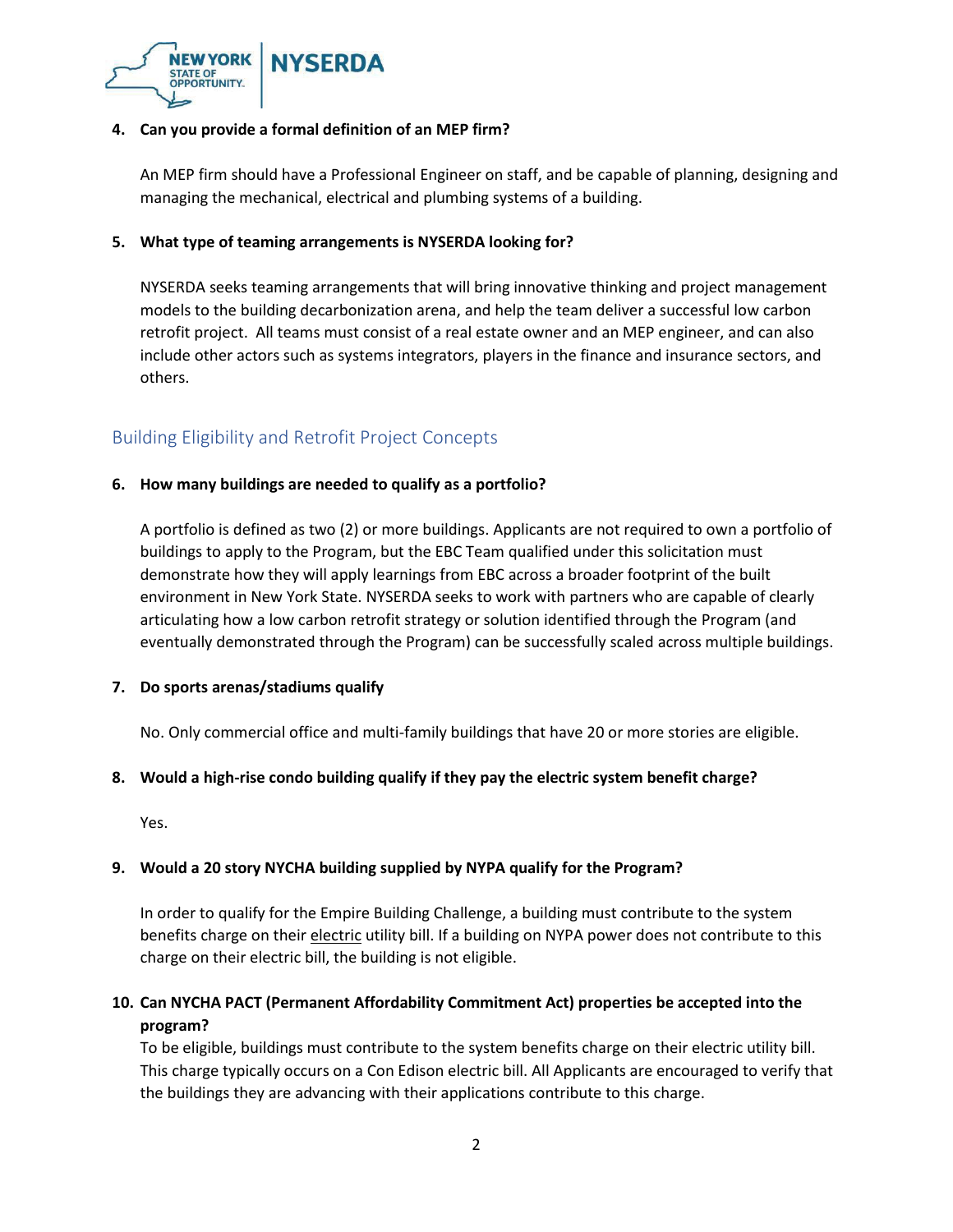

#### **11. What building types are eligible for this solicitation?**

Eligible buildings are classified as multi-family/commercial buildings 20 stories or taller. Other building types including dormitories, healthcare, institutional, industrial and hospitality, are not eligible. In addition, proposed building(s) must have a major capital event occurring within the next four years, such as a heating/domestic hot water (DHW) system replacement, large tenant turnover, or building repositioning.

## **12. Do applicants need to bring in a specific project to the program?**

As part of the application requirements, Applicants must submit information about 1) the building(s) that they are committing to carbon neutrality under the Program, 2) a summary roadmap for how carbon neutrality will be achieved, and 3) conceptual overview of the retrofit projects that are likely to be pursued under the Program. Please refer to *Section V: Application Requirements* for more details on application requirements, and *Section II: Introduction* for details about the types of retrofit projects that will be given preference under the Program.

#### **13. What kind of projects are not eligible?**

In our work with Cohort 2 EBC partners, NYSERDA seeks to demonstrate ambitious and replicable decarbonization strategies for high-rise buildings. Funding well-established, "common" energy and/or carbon reduction solutions, such as lighting upgrades and controls, are not part of the suite of decarbonization strategies that EBC is looking to support. For the types of retrofit projects that NYSERDA is looking to support through this solicitation, please refer to the *Introduction* section of the solicitation (pp. 4-5). Applicants are strongly encouraged to review the following materials to gain a better understanding of the types of decarbonization strategies and frameworks that have emerged from the work completed to date with the first cohort of EBC partners:

- [Building Decarbonization Insights](https://www.nyserda.ny.gov/All-Programs/Empire-Building-Challenge/Building-Decarbonization-Insights)
- **[EBC Knowledge Base](https://knowledge.nyserda.ny.gov/pages/viewpage.action?pageId=94569583)**
- [Resource Efficient Electrification](https://knowledge.nyserda.ny.gov/pages/viewpage.action?pageId=99877144)

# Funding

#### **14. Please clarify the difference between technical support funding and implementation funding?**

All new EBC Partners who become part of Cohort 2 are eligible to receive up to \$100,000 dollars in technical assistance funds. Those funds can be used to develop the carbon neutrality roadmap, or low carbon retrofit project concepts, for example.

Additionally, NYERDA will run a competitive funding solicitation in October 2022 to provide implementation funding to install proposed low carbon retrofit projects that have been developed by the EBC Partners through their awarded technical assistance funds. Only EBC Partners will be